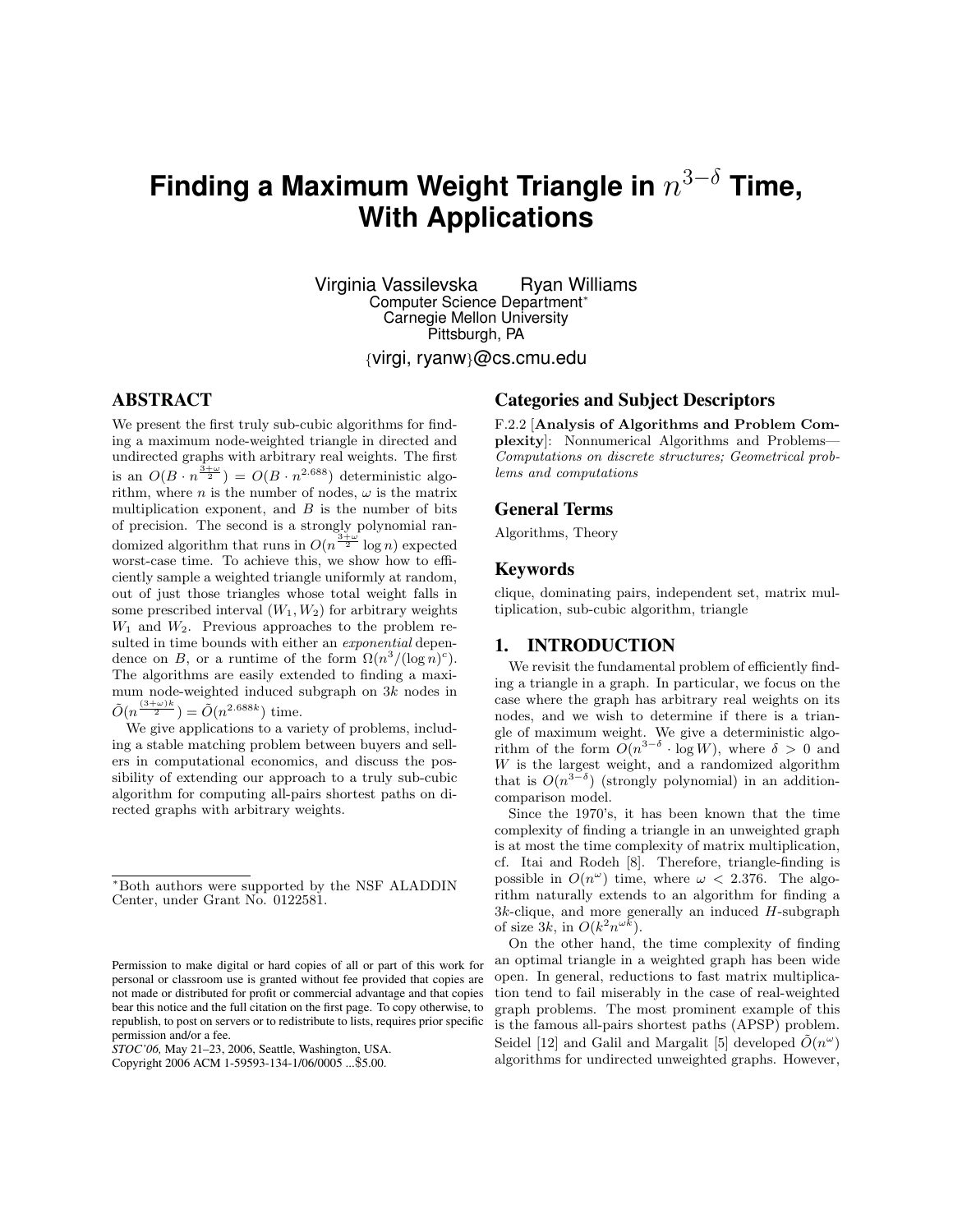for arbitrary edge weights, the best algorithm known is the recent  $O(n^3/\log n)$  one, by Chan [2]. When the edge weights are integers in  $[-M, M]$ , the problem is solvable in  $\tilde{O}(Mn^{\omega})$  by Shoshan and Zwick [13], and  $\tilde{O}(M^{0.681}n^{2.575})$  by Zwick [17], respectively. Earlier, a series of papers in the 70's and 80's starting with Yuval [16] attempted to speed up APSP directly using fast matrix multiplication. Unfortunately, these works require a model that allows for infinite-precision operations in constant time.

Our techniques have several interesting applications. We cite two here:

- 1. We can solve a generalization of the ubiquitous 3- Sum problem in computational geometry: given three tables of numbers  $T_1$ ,  $T_2$ ,  $T_3$ , along with a target K, is there  $x \in T_1$ ,  $y \in T_2$ , and  $z \in T_3$  such that  $x + y + z = K$ ? Imposing an edge relation that constrains what possible pairs of numbers can be summed together is precisely the problem of finding a node-weighted triangle of a prescribed weight, which we can handle.
- 2. We consider a general buyer-seller problem from computational economics. Suppose we have a set of  $k$  commodities, along with  $n$  buyers and  $n$  sellers. Seller *i* has a reserve price  $v_{ij}$  for commodity j. Buyer i has a value  $p_{ij}$  for commodity j corresponding to the maximum price that  $i$  is willing to pay for the commodity.

In the simplest case considered, a buyer  $\ell$  prefers seller i to seller j if the number of commodities  $k$ for which  $v_{ik} \leq p_{\ell k}$  exceeds the number of commodities k for which  $v_{jk} \leq p_{\ell k}$ . In the event of a tie, the buyer will prefer the seller with the cheapest sum of prices. In other words, the perception of buyer  $\ell$  is that the *i*th seller has more affordable goods than the jth seller does. The preferences of sellers are defined analogously.

A natural question is: how quickly can one determine a stable matching of buyers and sellers, under the above definition of preferences? The trivial algorithm takes  $\Omega(n^2k)$  time. Applying ideas from our triangle-finding algorithm, we can compute a stable matching in  $O(n^2 + n\sqrt{kM(n,k)})$ , where  $M(n, k)$  is the complexity of multiplying an  $n \times k$  matrix with a  $k \times n$  matrix. For example, for  $k = n$ , the bound is  $O(n^{2.688})$ , and for  $k \leq n^{294}$ , the bound is  $O(n^{2.147})$ .

We are currently working to extend our algorithm to a sub-cubic algorithm for finding a maximum edgeweighted triangle. (The node-weighted version is a special case of the edge-weighted version.) We believe that if such an extension is possible, it should help us make further headway into the problem of finding a truly subcubic algorithm for APSP with arbitrary weights. This possibility will be discussed later in the paper.

## **2. PRELIMINARIES**

DEFINITION 2.1 Let  $A, B \in (\mathbb{R} \cup \{+\infty, -\infty\})^{n \times n}$ . The  $(\min, +)$ -product of A and B, denoted as  $A \star B$ , is the matrix C such that

$$
C[i, j] = \min_{k} \{A[i, k] + B[k, j]\}.
$$

 $A \star B$  is also sometimes called the distance product.

#### **2.1 Model of computation**

We use the familiar *addition-comparison model*, where additions and comparisons of input weights are allowed as unit operations. This model allows for the possibility of strongly polynomial algorithms, whose time complexity is independent of the weights in the input.

#### **3. DOMINATING PAIRS**

Given a set of points  $\{v_1, \ldots, v_n\}$  in  $\mathbb{R}^d$ , the wellknown dominating pairs problem is to find all pairs of points  $(v_i, v_j)$  such that for all  $k = 1, \ldots, d, v_i[k] \leq$  $v_i[k]$ . The key insight to our method is a connection between the problem of finding triangles and the problem of computing dominating pairs. This connection was inspired by recent work of Chan [2], who demonstrated how a  $O(c^dn^{1+\epsilon}+n^2)$  algorithm for computing dominating pairs in  $d$  dimensions can be used to solve the arbitrary APSP problem in  $O(n^3/\log n)$  time.

In particular, we use an elegant algorithm by Matousek for computing dominating pairs in  $n$  dimensions [10]. Matousek's algorithm does more than determine dominances — it actually computes a matrix  $D$  such that

$$
D[i, j] = |\{k \mid v_i[k] \le v_j[k]\}|.
$$

We will call D the *dominance matrix* in the following.

THEOREM 3.1 (MATOUSEK [10]) For a set S of n points in  $\mathbb{R}^n$ , the dominance matrix for S can be computed in  $O\left(n^{\frac{3+\omega}{2}}\right)$  time.

We outline Matousek's approach in the following paragraphs. For each coordinate  $j = 1, \ldots, n$ , sort the n points by coordinate j. This takes  $O(n^2 \log n)$  time. Define the jth rank of point  $v_i$ , denoted as  $r_j(v_i)$ , to be the position of  $v_i$  in the sorted list for coordinate j.

Let  $s \in [\log n, n]$  be a parameter to be determined later. Define  $n/s$  pairs of Boolean matrices  $(A_1, B_1)$ ,  $\ldots$ ,  $(A_{n/s}, B_{n/s})$  as follows:

$$
A_k[i,j] = 1 \iff r_j(v_i) \in [ks, ks + s),
$$

$$
B_k[i,j] = 1 \iff r_j(v_i) \ge ks + s.
$$

Now, multiply  $A_k$  with  $B_k^T$ , obtaining a matrix  $C_k$ . Then  $C_k[i, j]$  equals the number of coordinates c such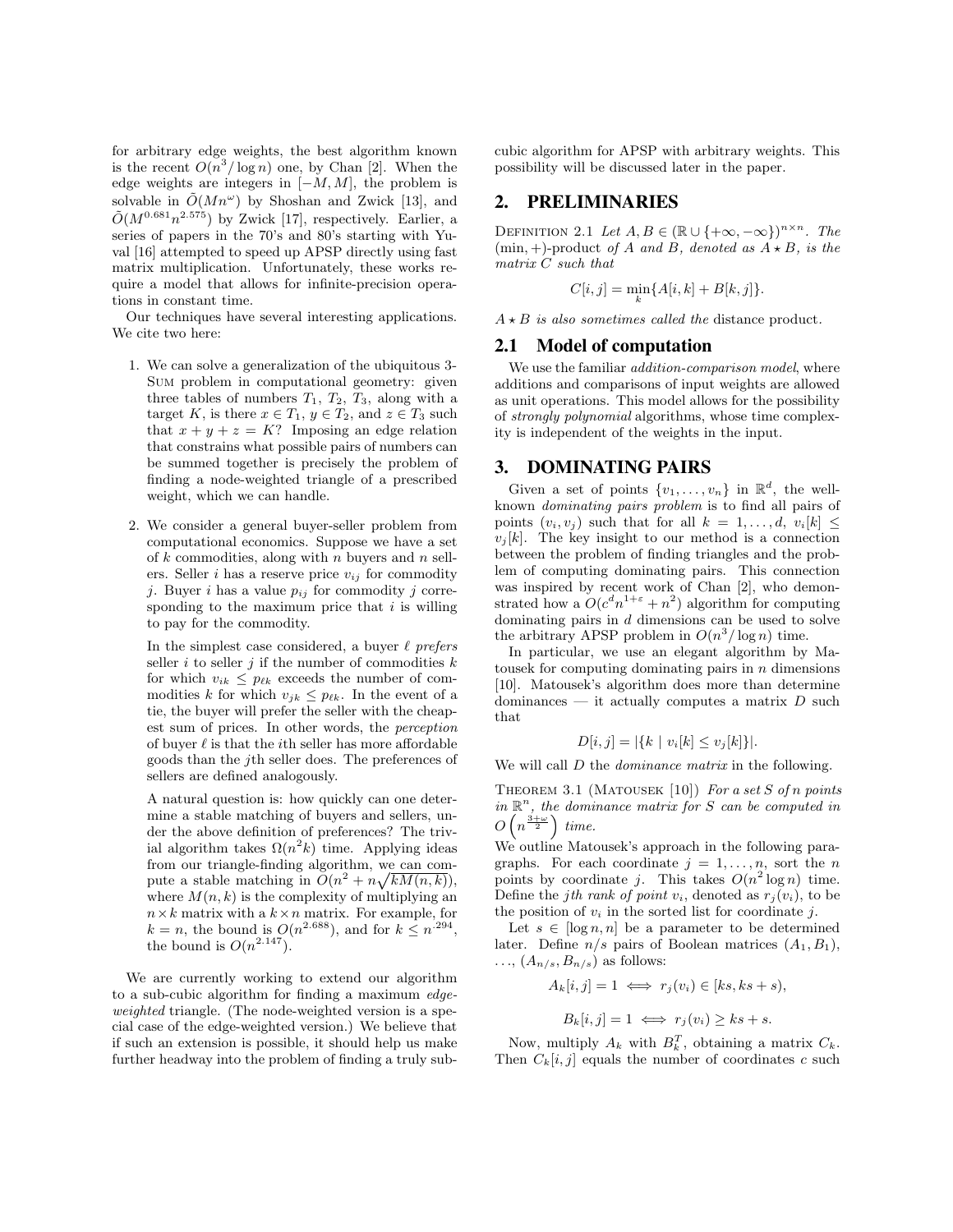that  $v_i[c] \leq v_i[c]$ ,  $r_c(v_i) \in [ks, ks + s)$ , and  $r_c(v_i) \geq$  $ks + s$ .

Therefore, letting

$$
C = \sum_{k=1}^{n/s} C_k,
$$

we have that  $C[i, j]$  is the number of coordinates c such that  $|r_c(v_i)/s| < |r_c(v_j)/s|$ .

Suppose we compute a matrix E such that  $E[i, j]$  is the number of c such that  $v_i[c] \leq v_j[c]$  and  $|r_c(v_i)/s|$  =  $|r_c(v_i)/s|$ . Then, defining  $D := C + E$ , we will have the desired matrix

$$
D[i, j] = |\{k \mid v_i[k] \le v_j[k]\}|.
$$

To compute  $E$ , we use the  $n$  sorted lists. For each pair  $(i, j) \in [n] \times [n]$ , we look up  $v_i$ 's position p in the sorted list for coordinate  $j$ . By reading off the adjacent points less than  $v_i$  in this sorted list *(i.e.* the points at positions  $p-1$ ,  $p-2$ , etc.), and stopping when we reach a point  $v_k$  such that  $|r_i(v_k)/s| < |r_i(v_i)/s|$ , we obtain the list  $v_{i_1}, \ldots, v_{i_\ell}$  of  $\ell \leq s$  points such that  $v_{i_x}[j] \leq v_i[j]$  and  $[r_j(v_i)/s] = [r_j(v_{i_x})/s]$ . For each  $x = 1, \ldots, \ell$ , we add a 1 to  $E[i_x, i]$ . Assuming constant time lookups and constant time probes into a matrix, this entire process takes only  $O(n^2s)$  time.

The runtime of the above procedure is  $O(n^2s + \frac{n}{s}n^{\omega})$ , where  $\omega$  < 2.376 is the matrix multiplication exponent. Choosing  $s = n^{\frac{\omega-1}{2}}$ , the time bound becomes  $O\left(n^{\frac{3+\omega}{2}}\right)$ .

#### **3.1 The low-dimensional case**

Here we sketch a slight but useful extension of the previous algorithm that uses rectangular matrix multiplication to get an improved time bound, when the points are in  $\mathbb{R}^d$  with  $d \lt \lt n$ .

THEOREM 3.2 Given a set of n points in  $\mathbb{R}^d$ , the dominance matrix can be computed in  $O(n^{1.706} \cdot d^2 + n^{2+\epsilon})$ time for all  $\varepsilon > 0$ , or in  $O(n \cdot d^2 + n^{\omega})$  time.

So for example, when  $d \, < n^{0.688}$ , we can compute the dominance matrix in  $O(n^{\omega})$ . We will just sketch the improvement, for sake of space. The  $A_k$  and  $B_k$ matrices in the above become  $n \times d$  and  $d \times n$  matrices, respectively. We replace the sum of  $C_k$ 's in the above by a product of block matrices:

$$
C = \begin{bmatrix} A_1 & A_2 & \cdots & A_{n/s} \end{bmatrix} \cdot \begin{bmatrix} B_1 \\ B_2 \\ \vdots \\ B_{n/s} \end{bmatrix}
$$

that is, we are multiplying an  $n \times dn/s$  and a  $dn/s \times n$ matrix.

Computing  $E$  in this situation can be verified to take  $O(n \cdot d \cdot s)$  time. As before, our goal is to choose s

optimally so that this runtime is minimized. Results of Huang and Pan [7] coupled with the optimal choice of s show that we can either compute the dominances matrix in  $O(n^{1.706} \cdot d^2 + n^{2+\epsilon})$  time for all  $\varepsilon > 0$ , or  $O(n \cdot d^2 + n^{\omega})$  time. (Details omitted in this version.)

## **4. MAXIMUM WEIGHT TRIANGLE**

We begin with a simple result for the node and edge weighted version of the maximum triangle problem. We have not seen it in the literature, but it is most likely folklore.

Given a (directed) graph  $G = (V, A)$  with weights  $w_e: A \to R$ ,  $w_v: V \to R$  for some arithmetic domain R (integers, reals,  $etc.$ ), one wishes to find a triangle, that is  $u, v, w \in V$  so that  $(u, v), (v, w), (w, u) \in A$  and  $w_e(u, v) + w_e(v, w) + w_e(w, u) + w_v(u) + w_v(v) + w_v(w)$ is maximized.

PROPOSITION 1 (FOLKLORE) A maximum node and edge weighted triangle can be found in  $O(D(n))$ , where  $D(n)$ is the time complexity of  $(\min, +)$ -product.

PROOF. It is easy to see that the general case is equivalent to the edge-weighted case. Given  $w_e$  and  $w_v$ , define  $w'_v(u) = 0$  for each  $u \in V$  and  $w'_e(u, v) = w_e(u, v) +$  $(w_v(u) + w_v(v))/2.$ 

Let A be the weighted adjacency matrix of the graph with w'. Compute  $B = (-A) \star (-A)$ . Now take  $C =$  $A - B$  and find an i, j such that  $C[i, j]$  is maximum. It follows that that  $(i, j)$  is an edge on the maximum weighted triangle. Finding an explicit triangle can be done by testing all vertices  $k$  for adjacency with  $(i, j)$ . The runtime is  $O(D(n) + n^2) = O(D(n)).$ 

Note that the best known time bounds for  $D(n)$  are

- $O(n^3/\log n)$  for arbitrary real weights, by Chan [2], and
- $O(M \cdot n^{\omega})$  for integer weights in  $[-M, M]$ , by Yuval [16] and Zwick [17].

Thus, prior to our work, the only known truly sub-cubic triangle algorithms were also pseudo-polynomial.

The above can be easily generalized to find a maximum weighted induced H-subgraph.

COROLLARY 4.1 For an n node graph  $G$ , a maximum node and edge weighted induced H-subgraph on k nodes can be found in  $O(D(n^{\lceil k/3 \rceil}) + k^2 n^{2\lceil k/3 \rceil})$ , where  $D(n)$ is the time complexity of  $(min,+)$ -product.

PROOF. The idea is to construct a new graph  $G'$  on  $O(n^{\lceil k/3 \rceil})$  nodes that has a triangle of weight W iff G has an induced H-subgraph of weight W. Let  $H = H_1 \cup$  $H_2 \cup H_3$ , where  $H_i$  are disjoint and have at most  $\lceil k/3 \rceil$ nodes each. Assume each node in each  $H_i$  is labelled  $1, \ldots, |H_i|$ . For each  $i = 1, 2, 3$ , create a vertex in G' for every ordered  $|H_i|$ -tuple of nodes of G that is an induced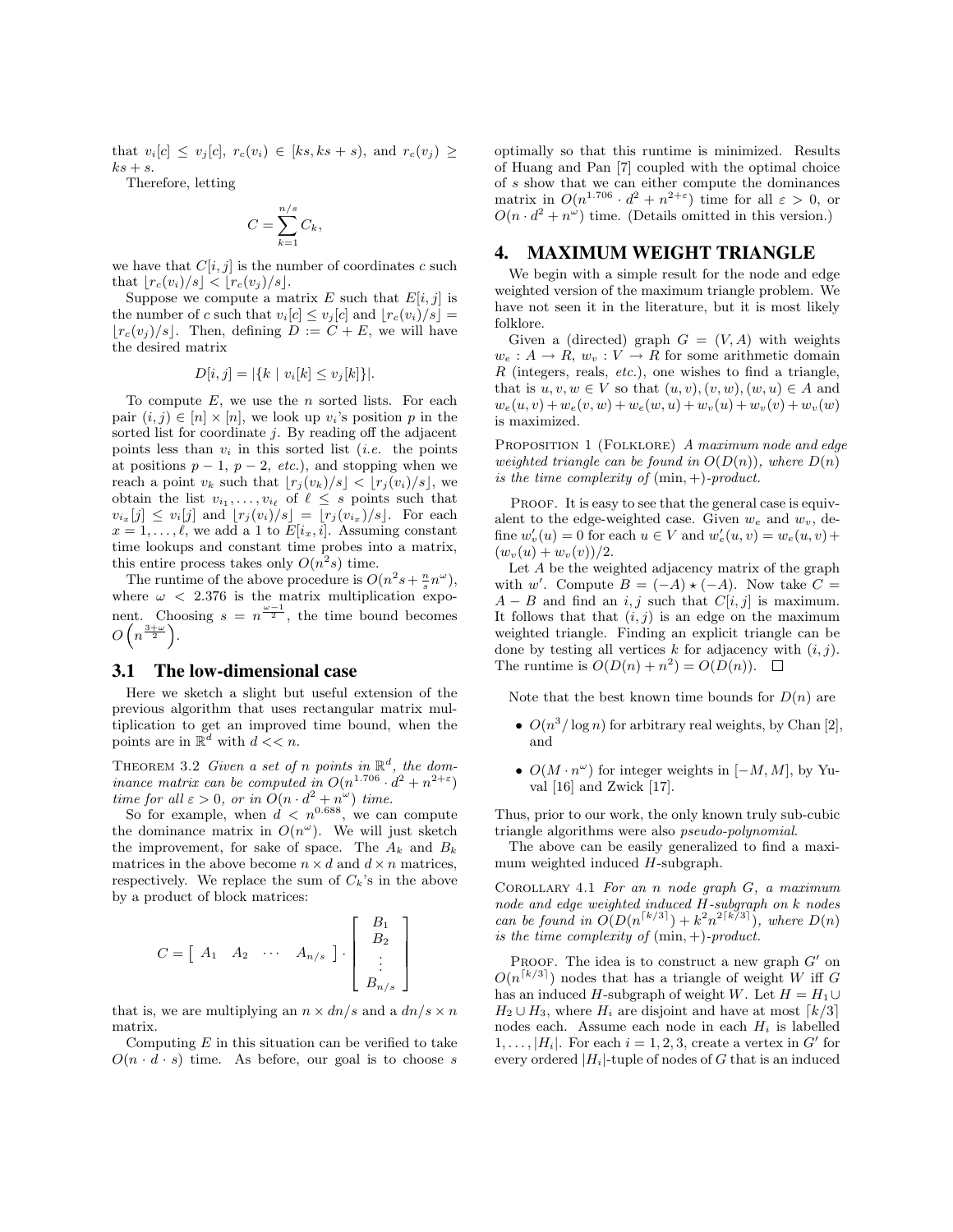copy of  $H_i$ , where the *j*th node in the tuple corresponds to the node in  $H_i$  with label *j*. The node weight of a vertex in  $G'$  equals the sum of node and edge weights of the corresponding induced subgraph of G.

In  $G'$ , put an edge between two vertices representing copies of  $H_i$  and  $H_j$  for  $i \neq j$  iff the tuples they represent are node-disjoint, and the union of those tuples is a copy of  $H_i \cup H_j$ , under the same mapping that mapped the nodes of the first tuple to  $H_i$  and the nodes of the second tuple to  $H_j$  (*i.e.*, if the intertuple edges match the edges of  $H_i \cup H_j$ ). The weight of such an edge  $(u, v)$  equals the sum of all weights of edges in  $G$  connecting the tuples represented by  $u$  and  $v$ .

The proof follows by observing that there is a weightpreserving bijection between weighted triangles in  $G'$ and induced weighted H-subgraphs of  $G$ .  $\Box$ 

## **4.1 Node weights**

Given the close relationship of the above problem to the distance product of matrices, it is perhaps surprising that in the case of node weights, we can find a maximum weight triangle in sub-cubic time. We first present a weakly polynomial deterministic algorithm, then a randomized strongly polynomial algorithm.

#### *4.1.1 Deterministic algorithm*

THEOREM 4.1 On graphs with integer weights, a maximum node-weighted triangle can be found in

$$
O(n^{(\omega+3)/2} \cdot \log W) \, \, time,
$$

where  $W$  is the maximum weight of a triangle. On graphs with real weights, a maximum node-weighted triangle can be found in  $O(n^{(\omega+3)/2} \cdot B)$  time, where B is the maximum number of bits in a weight.

PROOF. The idea is to obtain a procedure that, given a parameter K, returns an edge  $(i, j)$  from a triangle of weight at least  $K$ . Then one can binary search to find the weight of the maximum triangle, and try all possible vertices k to get the triangle itself.

We first explain the binary search. Without loss of generality, we assume that all edge weights are at least 1. Let  $W$  be the maximum weight of a triangle. Start by checking if there is a triangle of weight at least  $K = 1$ (if not, there are no triangles). Then try  $K = 2^{\ell}$  for increasing  $\ell$ , until there exists a triangle of weight  $2^{\ell}$ but no triangle of weight  $2^{\ell+1}$ . This  $\ell$  will be found in  $O(\log W)$  steps. After this, we search on the interval  $[2^{\ell}, 2^{\ell+1})$  for the largest K such that there is a triangle of weight K. This takes  $O(\log W)$  time for integer weights, and  $O(B)$  time for real weights with B bits of precision.

We now show how to return an edge from a triangle of weight at least K, for some given K. Let  $V = \{1, \ldots, n\}$ be the set of vertices. For every  $i \in V$ , we make a point

$$
f_i = (e(1), \dots, e(n)),
$$
 where  

$$
e(j) = \begin{cases} K - w(i) & \text{if there is an edge from } i \text{ to } j \\ \infty & \text{otherwise.} \end{cases}
$$

(In implementation, we can of course substitute a sufficiently large value in place of  $\infty$ .) We also make a point  $g_i = (e'(1), \ldots, e'(n)),$  where

$$
e'(j) = \begin{cases} w(i) + w(j) & \text{if there is an edge from } i \text{ to } j \\ -\infty & \text{otherwise.} \end{cases}
$$

Compute the dominance matrix  $D(K)$  on the union of the sets  $\{f_i\}$  and  $\{g_i\}$ . For all edges  $(i, j)$  in the graph, check if there exists a k such that  $f_i[k] \leq g_i[k]$ . This can be done by examining the appropriate entry in  $D(K)$ . If such a  $k$  exists, then we know there is a vertex  $k$  such that

$$
K - w(i) \le w(j) + w(k) \implies K \le w(i) + w(k) + w(j),
$$

that is, there exists a triangle of weight at least  $K$  using edge  $(i, j)$ .

Observe that the above works for both directed and undirected graphs.  $\square$ 

#### *4.1.2 Randomized strongly-polynomial algorithm*

In the above, the binary search over all possible weights prevents our algorithm from being strongly polynomial. We would like to have an algorithm that, in a comparisonbased model, has a runtime with no dependence on the bitlengths of weights. Here we present an randomized algorithm that achieves this.

THEOREM 4.2 On graphs with real weights, a maximum node-weighted triangle can be found in

 $O(n^{(\omega+3)/2} \cdot \log n)$  expected worst-case time.

We would like to somehow binary search over the collection of triangles in the graph to find the maximum. As this collection is  $O(n^3)$ , we would then have a strongly polynomial bound. Ideally, one would like to pick the "median" triangle from a list of all triangles, sorted by weight. But as the number of triangles can be  $\Omega(n^3)$ , forming this list is hopeless. Instead, we shall show how dominance computations allow us to efficiently and uniformly sample a triangle at random, whose weight is from any prescribed interval  $(W_1, W_2)$ . If we pick a triangle at random and measure its weight, there is a good chance that this weight is close to the median weight. In fact, a binary search that randomly samples for a pivot can be expected to terminate in  $O(\log n)$  time.

Let  $W_1, W_2 \in \mathbb{R} \cup \{-\infty, \infty\}, W_1 < W_2$ , and G be a node-weighted graph.

DEFINITION 4.1  $\mathcal{C}(W_1, W_2)$  is defined to be the collection of triangles in G whose total weight falls in the range  $[W_1, W_2]$ .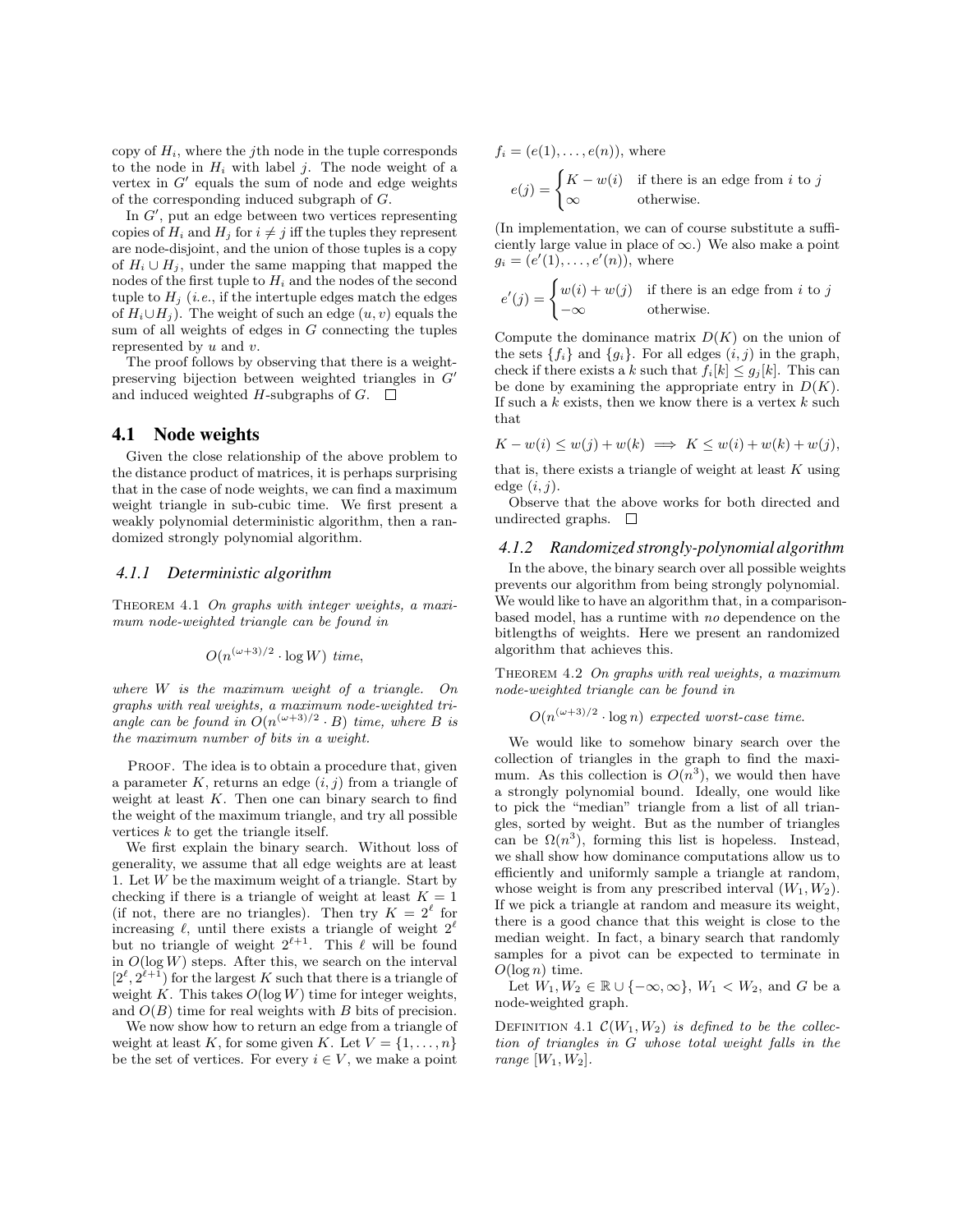Lemma 4.1 One can sample a triangle uniformly at random from  $\mathcal{C}(W_1, W_2)$ , in  $O(n^{(\omega+3)/2})$  time.

PROOF. From the proof of Theorem 4.1, one can compute a matrix  $D(K)$  in  $O(n^{(\omega+3)/2})$  time, such that  $D(K)[i, j] \neq 0$  iff there is a node k such that  $(i, k)$  and  $(k, j)$  are edges, and  $w(i) + w(j) + w(k) > K$ . In fact, the i, j entry of  $D(K)$  is the number of distinct nodes k with this property.

Similarly, one can compute matrices  $E(K)$  and  $L(K)$ such that

- $E(K)[i, j] = |\{k | (i, k), (k, j) \in E, w(i) + w(j) + \}$  $w(k) \leq K$ }
- $L(K)[i, j] = |\{k | (i, k), (k, j) \in E, w(i) + w(j) + \}$  $w(k) < K$ .

(This can be done by flipping the signs on all coordinates in the sets of points  $\{f_i\}$  and  $\{g_i\}$  from Theorem 4.1, then computing dominances, disallowing equalities for  $L.$ )

Therefore, if we take  $F = E(W_1) - L(W_2)$ , then  $F[i, j]$ is the number of nodes  $k$  where there is a path from  $i$ to k to j, and  $w(i) + w(j) + w(k) \in [W_1, W_2]$ .

Let f be the sum of all entries in F. For each  $(i, j) \in$ E, choose  $(i, j)$  with probability  $F[i, j]/f$ . By the above, this step uniformly samples an edge from a random triangle. Finally, we look at the set of nodes S that are neighbors to both  $i$  and  $j$ , and pick each node in  $S$  with probability  $\frac{1}{|S|}$ . This step uniformly samples a triangle with edge  $(i, j)$ . The final triangle is therefore chosen uniformly at random.  $\square$ 

Observe that there is an interesting corollary to the above.

COROLLARY  $4.2$  In any graph, one can sample a triangle uniformly at random in  $O(n^{\omega})$  time.

PROOF. (Sketch) Multiplying the adjacency matrix with itself counts the number of 2-paths from each node to another node. Therefore one can count the number of triangles and sample just as in the above.  $\Box$ 

We are now prepared to give the strongly polynomial algorithm.

PROOF OF THEOREM 4.2. Start by choosing a triangle  $t$  uniformly at random from all triangles. By the corollary, this is done in  $O(n^{\omega})$  time.

Measure the weight  $W$  of  $t$ . Determine if there is a triangle with weight in the range  $(W, \infty)$ , in  $O(n^{(\omega+3)/2})$ time. If not, return  $t$ . If so, randomly sample a triangle from  $(W, \infty)$ , let W' be its weight, and repeat the search with  $W'$ .

It is routine to estimate the runtime of this procedure, but we include it for completeness. Let  $T(n, k)$  be the expected runtime for an  $n$  node graph, where  $k$  is the number of triangles in the current weight range under inspection. In the worst case,

$$
T(n,k) \leq \frac{1}{k} \sum_{i=1}^{k-1} T(n,k-i) + c \cdot n^{(\omega+3)/2}
$$

for some constant  $c \geq 1$ . But this means

$$
T(n,k-1) \le \frac{1}{k-1} \sum_{i=1}^{k-2} T(n,k-i) + c \cdot n^{(\omega+3)/2},
$$

so

$$
T(n,k) \leq \left(\frac{1}{k} + \frac{k-1}{k}\right) \cdot T(n,k-1) + \left(1 - \frac{k-1}{k}\right) cn^{(\omega+3)/2} = T(n,k-1) + \frac{c}{k}n^{(\omega+3)/2},
$$

which solves to  $T(n,k) = O(n^{(\omega+3)/2} \log k)$ .

#### *4.1.3 An algorithm for sparse graphs*

On sparse graphs, we can give a maximum nodeweighted triangle algorithm which has comparable runtime to that of the unweighted version of the problem.

THEOREM  $4.3$  Let  $m$  be the number of edges in a graph with real weights on its nodes. A triangle of maximum node weight can be found in  $O(m^{2-\frac{4}{5+\omega}}) = O(m^{1.46})$ time.

Note that the best known algorithm for the unweighted version of this problem runs in  $O(m^{2\omega/(\omega+1)}) = m^{1.41}$ time, by Alon, Yuster, and Zwick [1].

PROOF. We follow the high/low technique of Alon, Yuster, and Zwick. Let  $\Delta > 0$  be a parameter to be determined later. Divide the set of nodes into high degree nodes (those with degree at least  $\Delta$ ) and low degree nodes (those with degree less than  $\Delta$ ). By a counting argument, there are at most  $2m/\Delta$  high degree nodes. Either a triangle contains only high degree nodes, or it contains some low degree node.

To cover the first case, restrict the graph to only its high degree nodes, and find the max node-weighted triangle in  $\tilde{O}((m/\Delta)^{\frac{\omega+3}{2}})$  time. To cover the second case, iterate over all edges. When the current edge has a low degree node, check all of its  $O(\Delta)$  neighbors for a triangle. This takes time  $O(m \cdot \Delta)$ . Setting  $\Delta$  optimally to minimize runtime,  $\Delta = m^{1-4/(5+\omega)}$ , and  $O(m^{2-4/(5+\omega)}) = O(m^{1.458}).$ 

#### *4.1.4 Maximum node-weighted* H*-subgraph*

The result for node-weighted triangle can easily be extended to find a maximum node-weighted clique, and in general a maximum node-weighted induced H-subgraph. The transformation from Corollary 4.1 immediately gives

THEOREM 4.4 On graphs with arbitrary integer weights, a maximum node-weighted induced H-subgraph on 3k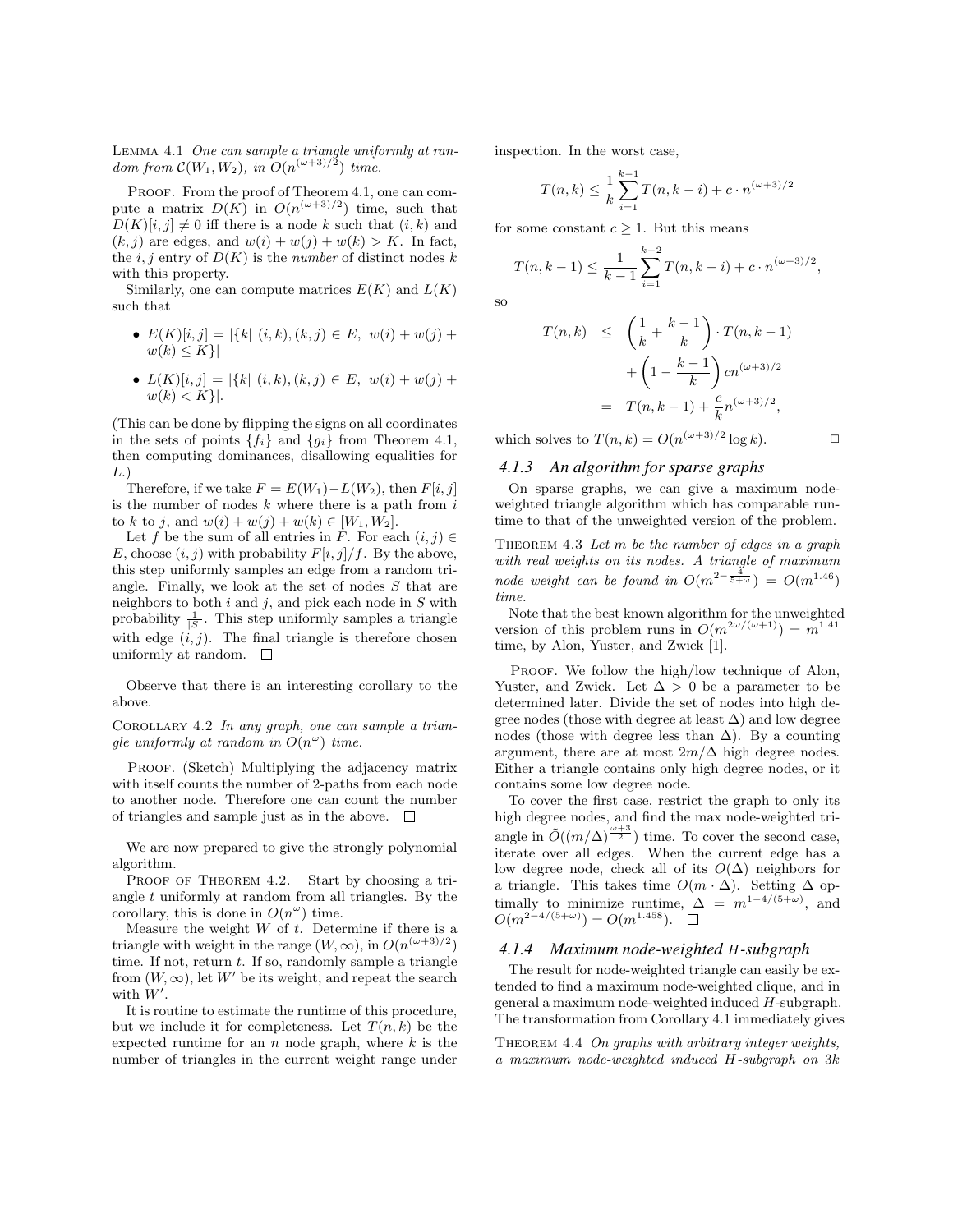nodes can be found in

 $O(n^{(\omega+3)k/2} \cdot \log n)$  expected worst-case time.

## **5. TOWARDSTRULY SUB-CUBIC APSP**

Starting with Floyd's  $n^3$  algorithm [6], finding an  $n^{3-\delta}$  algorithm for the general APSP has been a landmark problem in algorithms for at least forty years. It has seen its ups and downs. Kerr [9] in 1970 showed that the distance product requires  $\Omega(n^3)$  on a straightline program using  $+$  and min. The first  $o(n^3)$  algorithm was given by Fredman in 1976, running in  $O(n^3 \cdot$  $(\log \log n / \log n)^{1/3})$  time. The time complexity of APSP on dense graphs has gone through several improvements over the years, culminating in the aforementioned algorithm of Chan [2].

Computing the distance product quickly has long been considered as the key to a truly sub-cubic APSP algorithm, since it is known that the time complexity of APSP is no worse than that of the distance product of two arbitrary  $n \times n$  matrices. Practically all APSP algorithms with runtime of the form  $O(n^{\alpha})$  have, at their core, some form of distance product. Therefore, any improvement on the complexity of distance product is interesting.

Here we show that the most significant bits of  $A \star B$ can be computed in sub-cubic time, again with no exponential dependence on edge weights. In previous work, Zwick [17] shows how to compute approximate distance products. Given any  $\varepsilon > 0$ , his algorithm computes distances  $d_{ij}$  such that the difference of  $d_{ij}$  and the exact value of the distance product entry is at most  $O(\varepsilon)$ . The running time of his algorithm is  $O(\frac{W}{\varepsilon} \cdot n^{\omega} \log W)$ . Unfortunately, guaranteeing that the distances are within  $\varepsilon$  of the right values, does not necessarily give any of the bits of the distances. Our strategy is to use dominance matrix computations.

PROPOSITION 2 Let  $A, B \in (\mathbb{Z} \cup \{+\infty, -\infty\})^{n \times n}$ . The k most significant bits of all entries in  $A\star B$  can be deter- $\emph{mined in } O(2^k \cdot n^{\frac{3+\omega}{2}} \log n) \emph{ time, assuming a comparison-}$ based model.

PROOF. For a matrix  $M$ , let  $M[i, :]$  be the *i*th row, and  $M[:, j]$  be the j<sup>th</sup> row. For a constant K, define the set of vectors

$$
M^{L}(K) := \{ (M[i, 1] - K, \ldots, M[i, n] - K) | i = 1, \ldots, n \}.
$$

Also, define

 $M^R(K) := \{(-M[1, i], \ldots, -M[n, i]) \mid i = 1, \ldots, n\}.$ 

Now consider the set of vectors

$$
S(K) = A^L(K) \cup B^R(K).
$$

Suppose we compute the matrix  $C(K)$  defined by

$$
C(K)[i,j] := |\{k \mid v_i[k] \le v_j[k] \mid v_i, v_j \in S(K)\}|.
$$

Then for any  $i, j$ ,

$$
\min_{k} \{A[i,k] + B[k,j]\} \le K \iff C(K)[i,j] \ne 0.
$$

Let  $W = \max_{ij} \{A[i, j] + \max_{ij} B[i, j]\}.$  Then  $C(\frac{W}{2})$ gives the most significant bit of each entry in  $A \star B$ . To obtain the second most significant bit, compute  $C(\frac{W}{4})$ and  $C(\frac{3W}{4})$ . The second bit of  $(A \star B)[i, j]$  is given by the expression:

$$
(C(\tfrac{W}{2})[i,j] \wedge C(\tfrac{3W}{4})[i,j]) \vee (\neg C(\tfrac{W}{2})[i,j] \wedge C(\tfrac{W}{4})[i,j]).
$$

In general, to recover k bits of  $(A \star B)$ , one computes  $C(\cdot)$  for  $2^k$  values of K. We omit the details.

## **6. BUYER-SELLER STABLEMATCHING**

In our final application, we show how the "dominancecomparison" ideas can be used to improve the runtime for solving a matching problem arising in computational economics. In this problem, we have a set of buyers and a set of sellers. Each buyer has a set of items he wants to purchase, together with a maximum price for each item which he is willing to pay for that item. In turn, each seller has a set of items she wishes to sell, together with a reserve price for each item which she requires to be met in order for the sale to be completed. Formally:

DEFINITION 6.1 An  $(n, k)$ -Buyer-Seller *instance consists* of

- a set  $C = \{1, \ldots, k\}$  of commodities  $1$
- an n-tuple of buyers  $B = (b_1, \ldots, b_n)$  where  $b_i =$  $(B_i, p_i)$ , s.t.  $B_i \subseteq C$  are the commodities desired by buyer i, and  $p_i : B_i \to \mathbb{R}^+$  is the maximum price function for buyer i
- an n-tuple of sellers  $S = (s_1, \ldots, s_n)$  where  $s_i =$  $(S_i, v_i)$ , s.t.  $S_i \subseteq C$  are the commodities owned by seller i, and  $v_i : S_i \to \mathbb{R}^+$  is the reserve price function for seller i

A sale transaction for an item  $\ell$  between a seller who owns  $\ell$  and a buyer who wants  $\ell$  can take place if the price the buyer is willing to pay is at least the reserve price the seller has for the item. Let us imagine that each buyer wants to do business with only one seller, and each seller wants to target a single buyer. Then the transaction between a buyer and a seller consists of all the items for which the buyer's maximum price meets the seller's reserve price.

DEFINITION 6.2 For a buyer  $(B_i, p_i)$  and a seller  $(S_j, v_j)$ the transaction set  $C_{ij}$  is defined as  $C_{ij} = \{ \ell | \ell \in$  $B_i \cap S_j$ ,  $p_i(\ell) \ge v_j(\ell)$ . Denote by **C** the transaction matrix with entries  $|C_{ij}|$ .

 $^{1}\mathrm{We}$  will use the words "commodities" and "items" interchangably.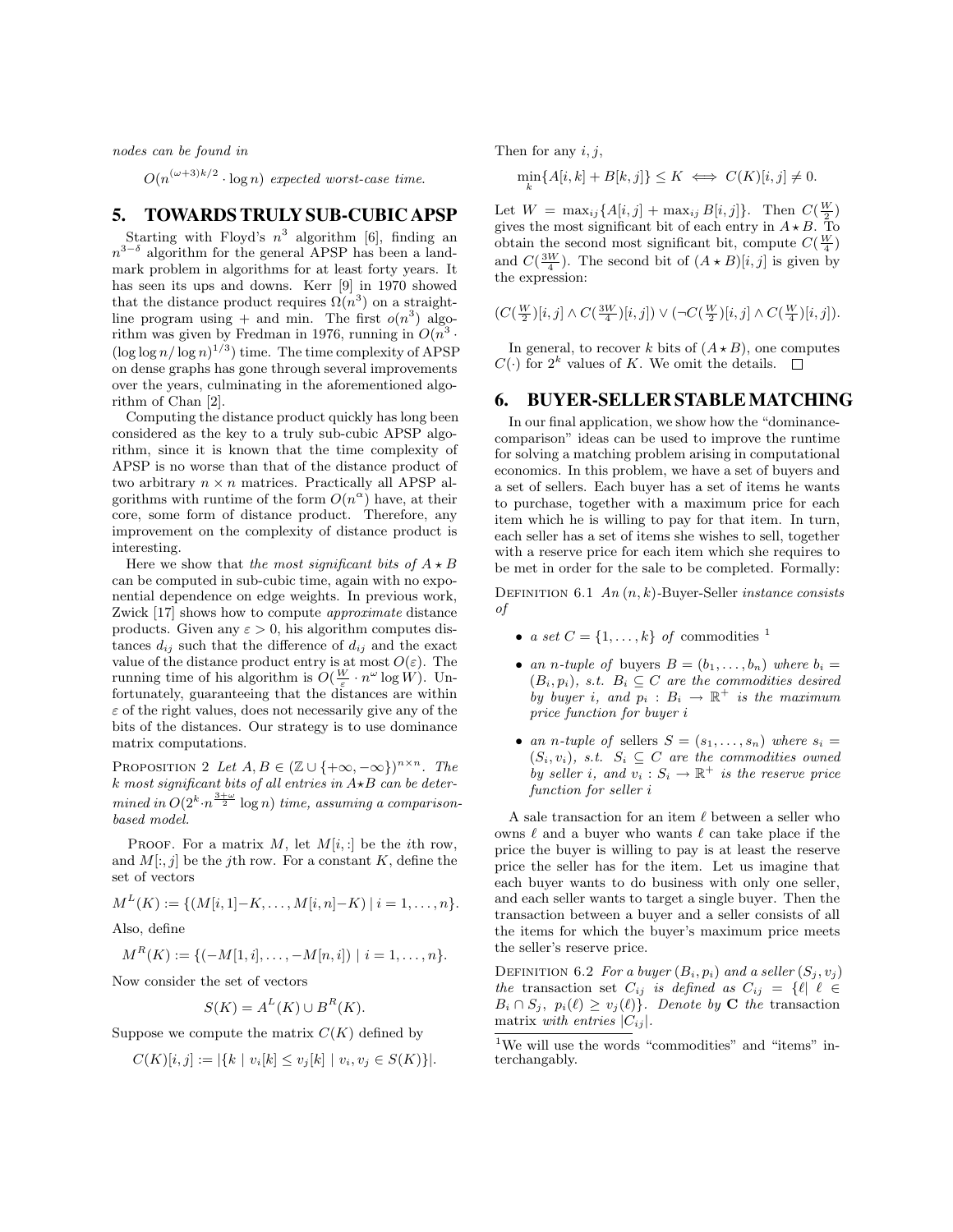The price of  $C_{ij}$  is defined as  $P_{ij} = \sum_{\ell \in C_{ij}} p_i(\ell)$ , and the reserve of  $C_{ij}$  is defined as  $R_{ij} = \sum_{\ell \in C_{ij}} v_j(\ell)$ . Denote by P and R respectively the transaction price and reserve matrices with entries  $P_{ij}$  and  $R_{ij}$ .

Further, we assume that every buyer  $i$  has a preference relation on the sellers  $j$  which depends entirely on  $P_{ij}, R_{ij}$  and  $|C_{ij}|$ . Conversely, every seller has a preference relation on the buyers determined by the same three values. More formally,

- buyer *i* has a (computable) preference function  $f_i$ :  $\mathbb{R}^+ \times \mathbb{R}^+ \times \mathbb{Z}^+ \to \mathbb{Z}$  such that *i* prefers seller *j* to seller j' iff  $f_i(P_{ij}, R_{ij}, |C_{ij}|) \ge f_i(P_{ij'}, R_{ij'}, |C_{ij'}|)$ .
- $\bullet$  Similarly, seller *j* has a (computable) preference function  $g_j : \mathbb{R}^+ \times \mathbb{R}^+ \times \mathbb{Z}^+ \to \mathbb{Z}$  such that j prefers buyer i to buyer i' iff  $g_j(P_{ij}, R_{ij}, |C_{ij}|) \ge$  $g_j(P_{i'j}, R_{i'j}, |C_{i'j}|).$

Ideally, each buyer wants to talk to his most preferred seller, and each seller wants to sell to her most preferred buyer. Unfortunately, this is not always possible for all buyers, even when the prices and reserves are all equal, and all preference functions equal  $|C_{ii}|$ . This is evidenced by the following example: Buyer 1 wants to buy item 2, buyer 2 wants to buy items 1 and 2, seller 1 has item 1, seller 2 has items 1 and 2. Here buyer 1 will not be able to get any items.

In a realistic setting, we want to find a buyer-seller matching so that there is no pair  $(b_i, s_j)$  for which  $b_i$  is not paired with  $s_j$ , such that both  $b_i$  and  $s_j$  would benefit from breaking their matches and pairing among each other. This is the stable matching problem, for which optimal algorithms are known when the preferences are known (e.g., Gale-Shapley [4] can be implemented to run in  $O(n^2)$ ). However, for large k, the major bottleneck in our setting is that of computing the preference functions of the buyers and sellers.

The obvious approach to compute  $P_{ij}$ ,  $R_{ij}$  and  $|C_{ij}|$  is to explicitly find the sets  $C_{ij}$ . This gives an  $O(kn^2)$  algorithm to compute  $P_{ij}$ ,  $R_{ij}$  and  $|C_{ij}|$  for all pairs  $(i, j)$ . Note that the sizes of  $P_{ij}$ ,  $R_{ij}$  and  $|C_{ij}|$  do affect the running time, hence our results are per arithmetic operation on numbers of this size.

Let f be a (computable) function. Let  $T_f(b)$  be a time bound sufficient for computing  $f(p, r, c)$ , over all  $b$ -bit  $p, r$  and  $c$ . Define

$$
T = \max_{i=1,...,n} \{T_{f_i}, T_{g_i}\}.
$$

Then in time  $O(kn^2 + Tn^2 + n^2 \log n)$ , one can easily obtain for every buyer (seller) a list of the sellers (buyers) sorted by the buyer's (seller's) preference function.

Exploiting fast dominance computation, we can do better than the above trivial algorithm.

THEOREM 6.1 The matrices P, R and C for an  $(n, k)$ -Buyer-Seller instance can be found in  $O(n\sqrt{kM(n,k)})$ 

time, where  $M(n, k)$  is the time required to multiply an  $n \times k$  by a  $k \times n$  matrix.

PROOF. Using the dominance technique, we can compute matrix  $C$  as follows. For each buyer i we create a k-dimensional vector  $\beta_i = (\beta_{i1}, \ldots, \beta_{ik})$  so that  $\beta_{ij} =$  $p_i(j)$  if  $j \in C_i$ , and  $\beta_{ij} = -\infty$  if  $j \notin C_i$ . For each seller i we create a k-dimensional vector  $\sigma_i = (\sigma_{i1}, \ldots, \sigma_{ik})$  so that  $\sigma_{ij} = v_i(j)$  if  $j \in S_i$ , and  $\sigma_{ij} = \infty$  if  $j \notin S_i$ . Computing the dominance matrix for these points computes exactly the number of items  $\ell$  which buyer i wants to buy, seller *j* wants to sell, and  $p_i(\ell) > v_i(\ell)$ .

By a modification of Matousek's algorithm for computing dominances, we can also compute the matrices P and R.

We demonstrate how to find R. Recall that the dominance algorithm does a matrix multiplication  $A_k \cdot B_k^T$ with entries  $A_k[i, j] = 1$  iff  $r_j(b_i) \in [ks, ks + s)$ , and  $B_k[i, j] = 1$  iff  $r_i(s_i) \geq ks + s$  (using the notation from Theorem 3.1). Let  $B_k$  be the same, but redefine  $A_k$  to be

$$
A_k[i,j] = \begin{cases} v_i(j) & \text{if } r_j(b_i) \in [ks, ks+s) \\ 0 & \text{otherwise} \end{cases}.
$$

Similar modifications are made to the computation of the matrix  $E$ . Instead of adding 1 to the matrix entry  $E[i_x, i]$  in the step for coordinate j, we add the corresponding reserve price  $v_{i_x}(j)$ . Determining P can be done analogously.  $\square$ 

Corollary 6.1 A buyer-seller stable matching can be determined in  $O(n\sqrt{kM(n,k)} + n^2 \log n + n^2T)$ , where T is the maximum time to compute the preference functions of the buyers/sellers, given the buyer price and seller reserve sums for a buyer-seller pair.

For instance, if  $k = n$  and  $T = O(\sqrt{n})$ , the runtime of finding a buyer-seller stable matching is  $O(n^{\frac{3+\omega}{2}})$  =  $O(n^{2.688})$ .

# **7. CONCLUSION**

We have presented the first "truly" sub-cubic algorithm for finding a node-weighted triangle, along with several interesting applications that exploit dominance matrices in similar ways. We conjecture that our ideas can be extended to a sub-cubic algorithm for the edgeweighted case, and perhaps even to computing the distance product. As demonstrated above, we can estimate the maximum weight of a length-two path between two nodes, but one must be very conservative in the number of dominance matrix calls to have a chance of being sub-cubic.

Perhaps the most tangible open problem related to this work is to improve the runtime for computing a dominance matrix. Our intuition is that the following is true.

CONJECTURE: The dominance matrix for a set of  $n$ points in *n* dimensions is computable in  $\tilde{O}(n^{\omega})$  time.